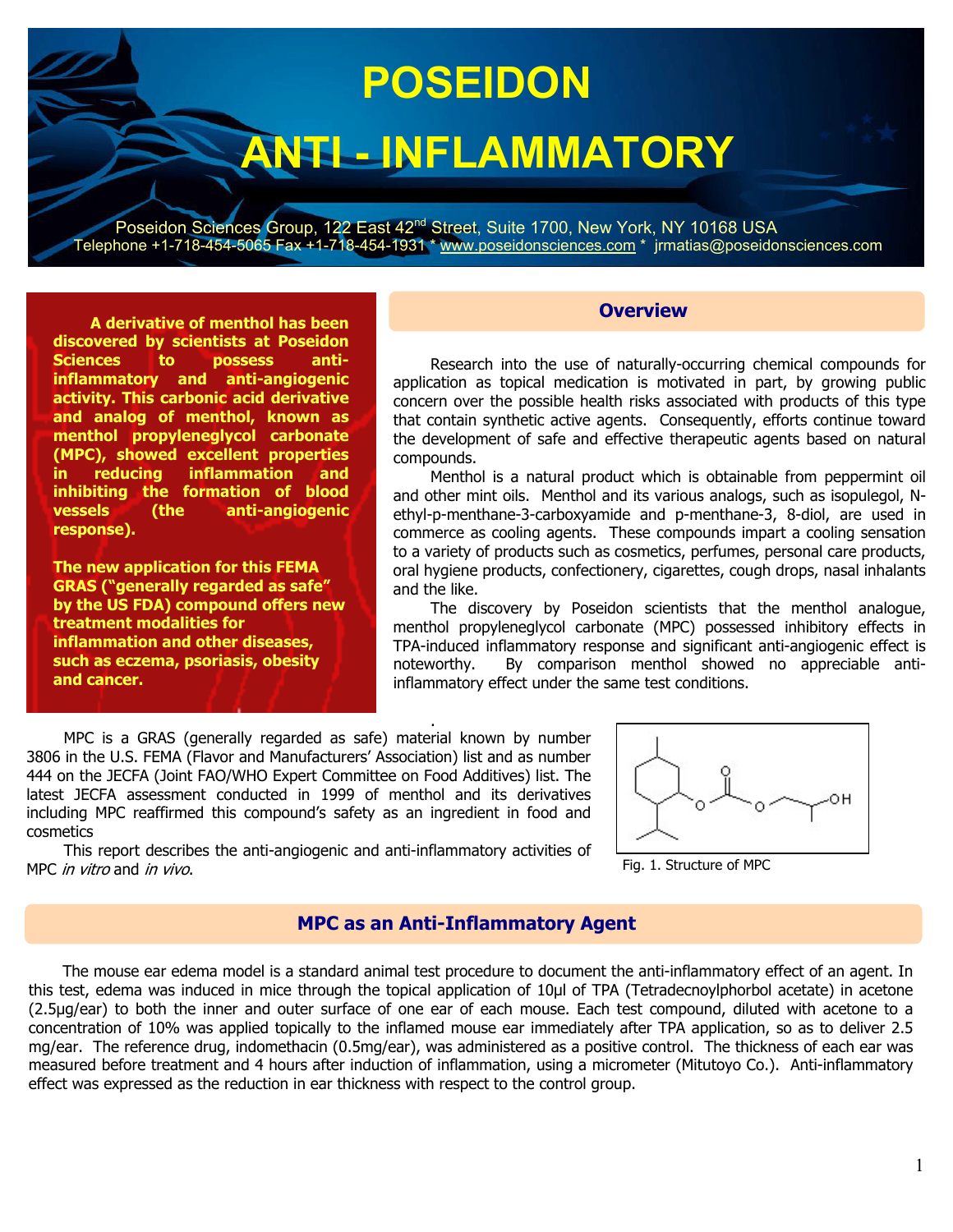#### **A N T I – I N F L A M M A T O R Y**

 When menthol and its isomers were tested for antiinflammatory effects using the mouse edema assay, we observed no significant effects. However, when MPC was tested in the same assay, a dramatic inhibition of TPAinduced mouse ear edema was found. This effect was further tested by the topical application of MPC (referred in this study as HR-008) at 2% and 10%. The data are presented in Figure 2.





 The study showed approximately a 30% reduction of the ear thickness by the application of a 2% solution of MPC in ethanol, and a 50% reduction using a 10% solution of MPC.

#### **MPC as an Angiogenic Inhibitor**

 The effect of MPC was studied by culturing aortic explants in three-dimensional matrix gels according to the procedure of Kruger and Figg (Kruger E.A. and Figg, W.D. Protein binding alters the activity of suramin, carboxyamidotriazole, and UCN-01 in an ex Vivo Rat Aortic Ring Angiogenesis Assay. Clinical Cancer Research, 7:1867- 1872, 2001).

 Thoracic aortas were excised from 8-week-old male Sprague Dawley rats and the fibroadipose tissue removed. The aortas were sectioned into 1-mm-long cross-sections, rinsed with Human Endothelial-SFM (GIBCO), placed on the Matrigel-coated wells, covered with an additional 50 µl Matrigel, and allowed to gel for more than 30 min at 37ºC, 5% CO<sub>2</sub>. All the rings were cultured in Human Endothelial-SFM (GIBCO) supplemented with 200µl/ml of ECGS (Endothelial Cell Growth Supplement, Sigma) as an angiogenesis inducer. Racemic menthol propylenecarbonate diluted with ethanol was added to the culture medium at final concentrations of 1µM, 10µM, and 100µM. Ethanol alone (1%) was added to the culture medium as a vehicle control. The area of angiogenic sprouting was calculated using Image-Pro Plus software (Media Cybernetics).

 The quantitation by image analysis of the dose-response activity of MPC is shown in Table I. Microvessel densities are reported in square pixels. All assays were performed by using 5 aortic rings per sample. Aortic rings were photographed on day 10.





Fig. 4. The outgrowth of blood vessels is prevented by the addition 10µM of MPC.

Table I. The inhibitory effect of MPC on microvessel outgrowth in the rat aortic ring.

| <b>Concentration</b><br>$(\mu M)$ | <b>Microvessel</b><br><b>Density</b><br>(pixel 2) | % inhibition |  |  |
|-----------------------------------|---------------------------------------------------|--------------|--|--|
|                                   | $15.8 \pm 4.0$                                    |              |  |  |
|                                   | $13.4 \pm 4.1$                                    | 15           |  |  |
| 10                                | $12.2 \pm 2.5$                                    | 22           |  |  |
| 100                               | $10.6 \pm 3.8$                                    | 33           |  |  |

The data in Table I and in Figures 3 and 4 show that MPC exerted significant anti-angiogenic activity in a dose dependent manner.

#### **MPC acts via Nontoxic Mechanisms**

 A cell cytotoxicity assay was performed to evaluate the cytotoxic effect, if any, MPC on normal cells.

Ha-CaT cells  $(5 \times 10^{3})$  were plated in each well of 96 well plates and MPC was added at various concentrations. The plates were incubated for another 48 hours. The viable cells were measured using an XTT Cell Proliferation Kit (Roche). More than 70% of Ha-CaT cells were viable even at a high concentration of 100µM. The results of this experiment are shown in Table II.